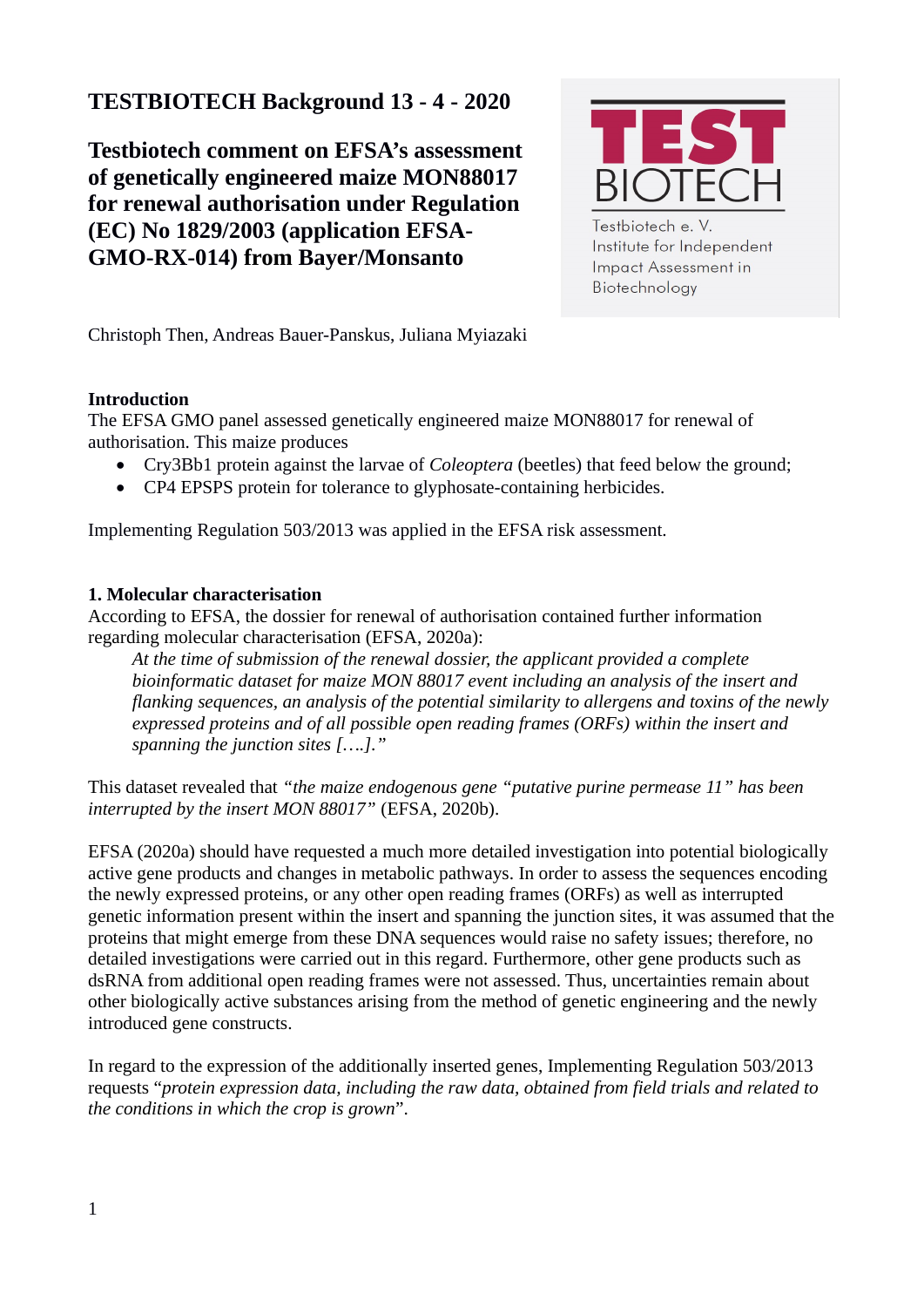Indeed, there are reasons why the data presented do not represent the conditions in which the plants are grown: (1.1) no extreme weather conditions were taken into account; (1.2) the field trials did not take current agricultural management practices into account.

#### 1.1

The applicant did not deliver any new data regarding the expression of transgenic proteins. However, data from the initial application shows that Cry3Bb1 and CP4 EPSPS levels differed widely between field trials conducted at three different field locations in the USA during the 2002 growing season (EFSA, 2009).

*"Across the developmental stages examined, the mean Cry3Bb1 protein levels ranged between 260-570 μg/g dw in leaf, 220-500 μg/g dw in the whole plant and 100 -370 μg/g dw in root tissues. CP4 EPSPS protein levels ranged between 150-220 μg/g dw in leaf and 70- 150 μg/g dw in root. This plant material was also used to analyse the expression of the proteins in pollen, silk, forage, forage root, grain, stover and senescent roots. The mean Cry3Bb1 protein level in the grain was 15 μg/g dw (range 10-22 μg/g dw) and CP4 EPSPS protein level in grain was 5.8 μg/g dw (range 4.1-7.1 μg/g dw)."*

Environmental stress can cause unexpected patterns of expression in the newly introduced DNA (see, for example, Trtikova et al., 2015). There is plenty of evidence that drought or heat can significantly impact the content of Bt in the plant tissue (Adamczyk & Meredith, 2004; Adamczyk et al., 2009; Chen et al., 2005; Dong & Li, 2006; Luo et al., 2008; Then & Lorch, 2008; Trtikova et al., 2015). Therefore, to assess gene expression, the plants should have been grown under conditions of severe drought, with and without irrigation, with and without application of the complementary herbicide, as well as compared to more moderately severe climate conditions. However, no such data were requested or used for detailed comparison to assess the genome x environment interactions.

Furthermore, Fang et al. (2018) showed that stress responses can lead to unexpected changes in plant metabolism inheriting additional EPSPS enzymes. Therefore, the plants should have been subjected to a much broader range of stressors to gather reliable data on gene expression and functional genetic stability.

Moreover, the plants should have been subjected to a much broader range of defined environmental conditions and stressors (for example, those which might be expected due to ongoing climate change) to gather specific and reliable data on gene expression and functional genetic stability.

## 1.2

Due to increased weed pressure, it has to be expected that these plants will be exposed to high and repeated doses of glyphosate. Higher dosages of the herbicide will not only lead to a higher burden of residues in the harvest, but may also influence the expression of the transgenes or other genome activities in the plants. This aspect was ignored in the EFSA risk assessment for renewal of maize MON88017. EFSA should have requested the applicant to submit more recent data from field trials, also taking into account the highest dosage of glyphosate that can be tolerated by the plants, including repeated spraying.

However, this aspect was ignored in the EFSA risk assessment.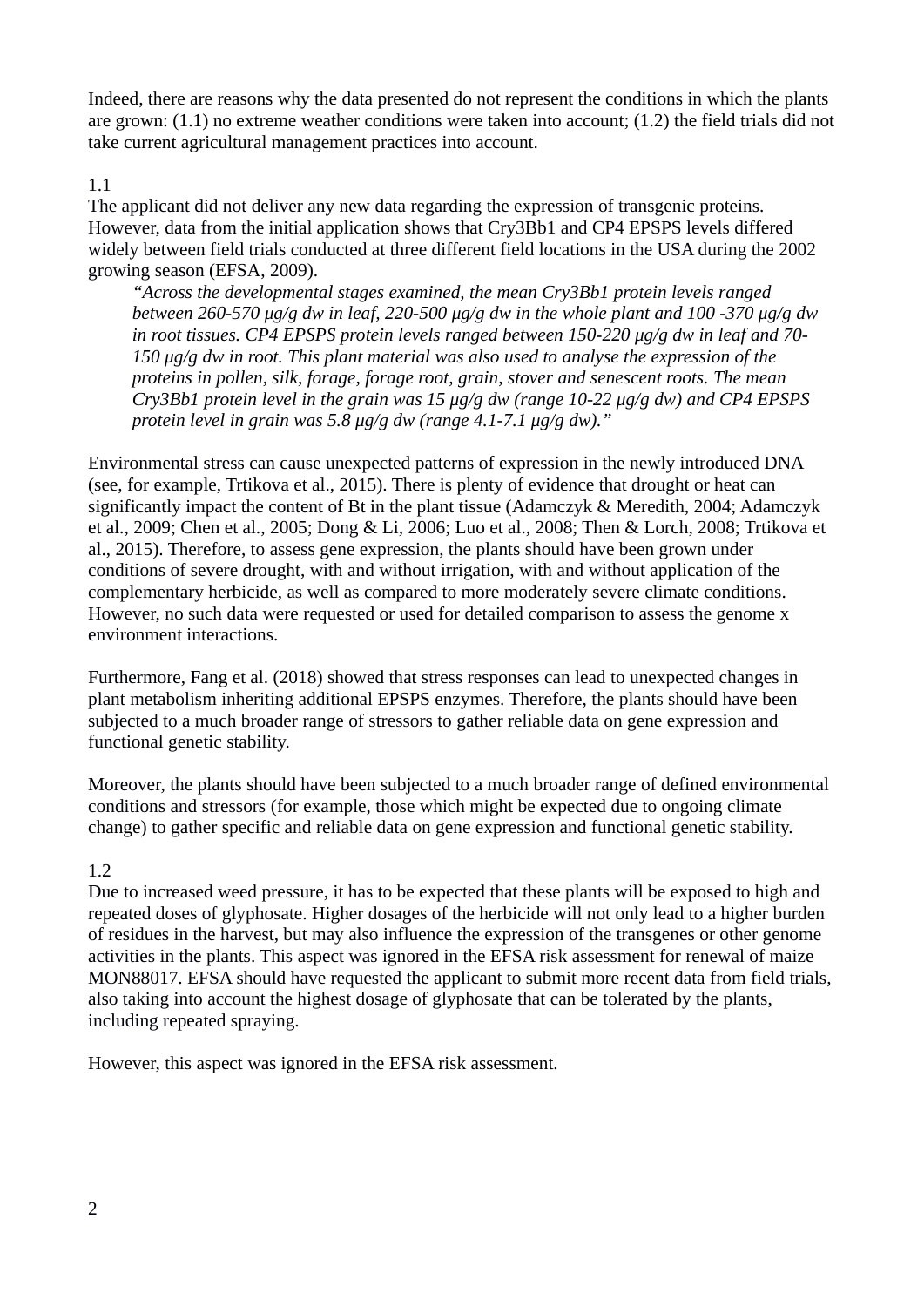#### Additional findings

No detailed examination was undertaken regarding the extent to which the modification of the Bt protein Cry3Bb1 will change biological characteristics. In order to enable further independent risk assessment, the full DNA sequence inserted into the plants should be made available, including all open reading frames.

EFSA also did not request a detailed analysis based on so-called 'omics' (transcriptomics, metabolomics, proteomics) to investigate changes in the overall metabolism in the plants. EFSA assumed that the data from phenotypic characteristics and compositional analysis would not indicate any need for further investigations. In general, data on phenotypic characteristics and compositional analysis can be used as complementary data, but these are not as sensitive as -omics data and cannot replace them.

Further, the method used to determine the amount of Bt toxins (ELISA) is known to be dependent on the specific protocols used. The data are not sufficiently reliable without further evaluation by independent labs. For example, Shu et al. (2018) highlight difficulties in measuring the correct concentration of Bt toxins produced by the genetically engineered plants (see also Székács et al., 2011). Without fully evaluated test methods to measure the expression and the concentration of the Bt toxins, risk assessment will suffer from substantial methodological gaps. Based on such poor and inconclusive data, the dietary exposure to Bt toxins within the food chain cannot be determined as required by Regulation (EU) No 503/2013.

#### Conclusion on molecular characterisation

We conclude that the plants should have been subjected to a much broader range of defined stressors to gather reliable data on gene expression and functional genetic stability, taking into account more extreme drought conditions. Furthermore, EFSA should have requested the applicant to submit data from more recent field trials, also taking into account the highest dosage of the complementary herbicides that can be tolerated by the plants, including repeated spraying.

The material derived from the plants should have been assessed by using 'omics-techniques' to investigate changes in the gene activity of the transgene and the plant genome, as well as changes in metabolic pathways and the emergence of unintended biologically active gene products. Such indepth investigations should not depend on findings indicating potential adverse effects, they should always be necessary to come to sufficiently robust conclusions to inform the next steps in risk assessment.

#### **2. Comparative analysis (for compositional analysis and agronomic traits and GM phenotype)** Implementing Regulation 503/2013 requests:

*"In the case of herbicide tolerant genetically modified plants and in order to assess whether the expected agricultural practices influence the expression of the studied endpoints, three test materials shall be compared: the genetically modified plant exposed to the intended herbicide; the conventional counterpart treated with conventional herbicide management regimes; and the genetically modified plant treated with the same conventional herbicide management regimes."*

*"The different sites selected for the field trials shall reflect the different meteorological and agronomic conditions under which the crop is to be grown; the choice shall be explicitly justified. The choice of non-genetically modified reference varieties shall be appropriate for the chosen sites and shall be justified explicitly."*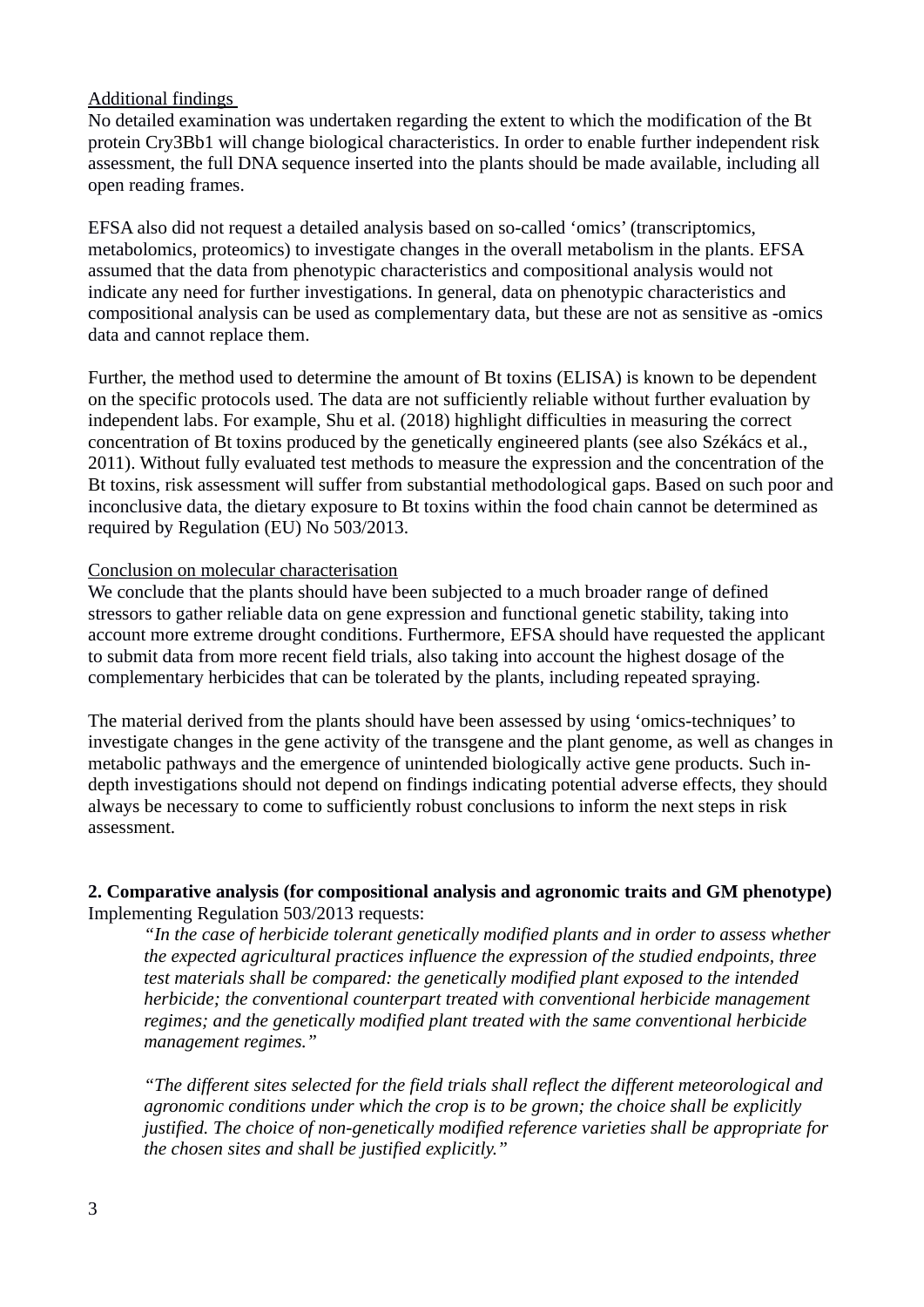However, no data are presented in the renewal assessment regarding currently applied agricultural practices and changes in meteorological and agronomic conditions under which the crop is to be grown. (2.1) No extreme weather conditions were taken into account; (2.2) the field trials did not take current agricultural management practices into account.

## 2.1

According to EFSA, no new field trial data were presented by the applicant. Data from the first assessment of maize MON88017 (EFSA, 2009) show that field trials for compositional and agronomic assessment were conducted in the US, Argentina and Europe for only one year. No information on weather conditions was published for any of these trials.

It is not acceptable that EFSA failed to require further studies and more data, e.g.

- No field trials were conducted that lasted more than one season. Thus, based on current data, it is hardly possible to assess site-specific effects.
- No data were generated representing more extreme environmental conditions, such as those caused by climate change resulting in more extreme droughts.

In addition, Fang et al. (2018) showed that stress responses can lead to unexpected changes in plant metabolism inheriting additional EPSPS enzymes. Available publications strongly indicate that plants producing additional EPSPS enzymes are likely to show strong responses in gene expression under stress conditions, such as drought. These effects are also likely to impact plant composition and biological characteristics that are crucial for the assessment of food and feed safety. However, no specific data were requested or used for detailed comparison to assess genome x environment interactions.

Therefore, the plants should have been subjected to a much broader range of defined environmental conditions and stressors to gather reliable data.

## 2.2

Due to high weed pressure in many maize growing regions, it has to be expected that these plants will be exposed to higher and repeated dosages of glyphosate. Therefore, it has to be taken into consideration that the plants can be repeatedly sprayed with high dosages of the herbicide. These agricultural practices have to be taken into account to assess whether the expected agricultural practices will influence the expression of the studied endpoints.

Industry recommendations suggest dosages to be sprayed on herbicide-resistant maize of up to approx. 3,5 kg a.i./ha glyphosate post-emergence, 9 kg per season, and even higher rates ([www.greenbook.net/monsanto-company/roundup-weathermax](http://www.greenbook.net/monsanto-company/roundup-weathermax); [www.greenbook.net/monsanto](http://www.greenbook.net/monsanto-company/roundup-ultra)[company/roundup-ultra](http://www.greenbook.net/monsanto-company/roundup-ultra)). From the available data, it has to be assumed that the specific patterns of complementary herbicide applications will not only lead to a higher burden of residues in the harvest, but may also influence the composition of the plants and agronomic characteristics. This aspect, was completely ignored in the EFSA risk assessment.

EFSA should have requested the applicant to submit data from field trials, also taking into account the highest dosage of the complementary herbicides that can be tolerated by the plants, including repeated spraying. Only the application of high and repeated dosages of glyphosate should have been regarded as representative for expected agricultural practices.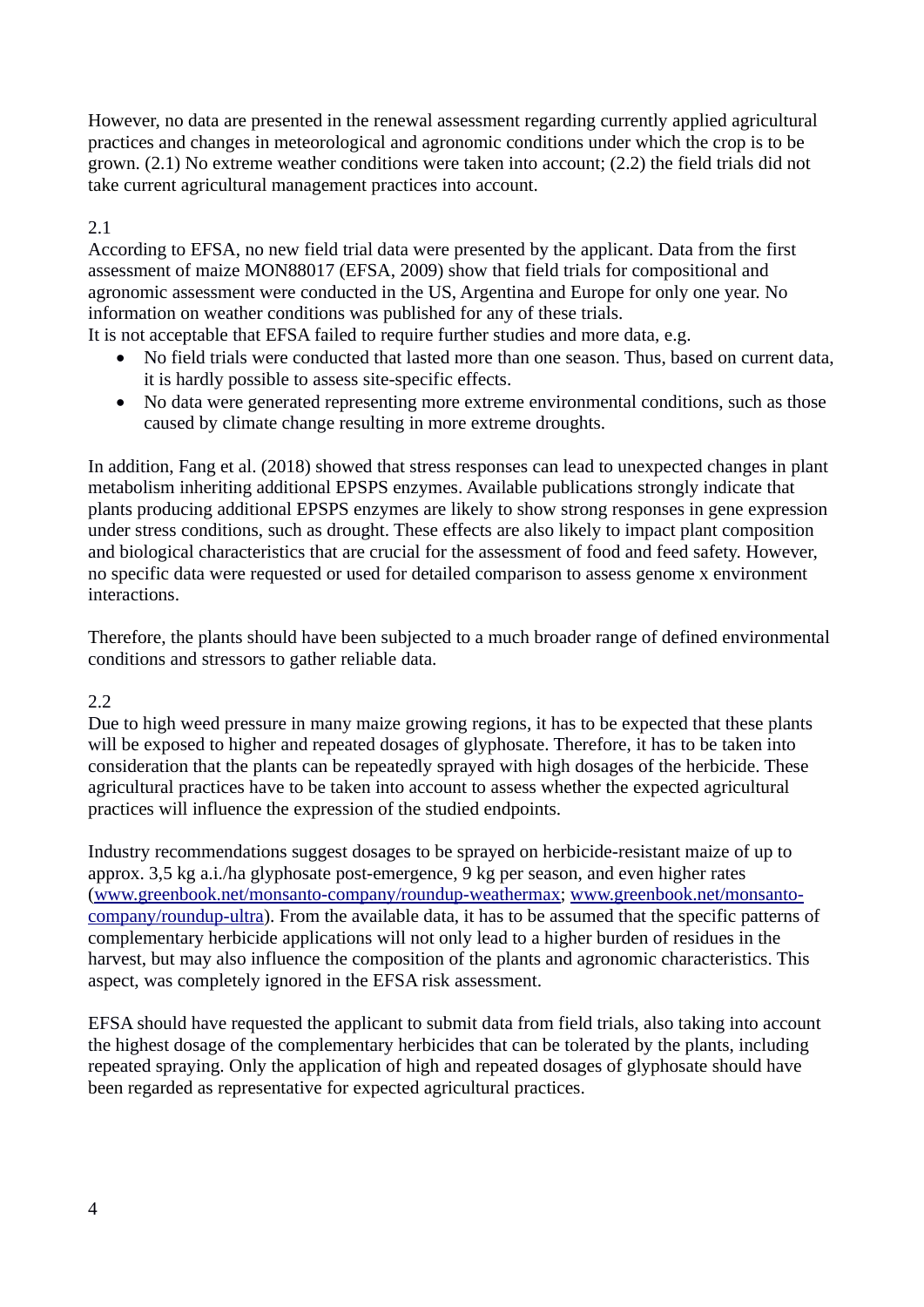Further findings

Compositional analysis assessed by EFSA in 2009 (EFSA, 2009), revealed a range of statistically significant differences in the composition of maize MON88017 and its non-GM comparator.

Therefore, EFSA should have requested further tests for the current application, for example, including repeated spraying with higher herbicide dosages and exposure to a much wider range of environmental conditions, also taking more extreme drought conditions into account. Furthermore, the plant material should have been assessed by using 'omics-techniques' to investigate changes in plant composition or agronomic characteristics in more detail.

However, according to EFSA (2020a), no further field trials and no updated compositional analysis was requested/prepared by EFSA. Therefore, questions concerning the overall safety of the whole food and feed remain unanswered.

Based on the available data, no final conclusions can be drawn on the safety of the plants. The data do not fulfill the requirements of Implementing Regulation 503/2013.

## **3. Toxicology**

Implementing Regulation 503/2013 requests:

*"Toxicological assessment shall be performed in order to:*

*(a) demonstrate that the intended effect(s) of the genetic modification has no adverse effects on human and animal health;*

*(b) demonstrate that unintended effect(s) of the genetic modification(s) identified or assumed to have occurred based on the preceding comparative molecular, compositional or phenotypic analyses, have no adverse effects on human and animal health;"* 

*"In accordance with the requirements of Articles 4 and 16 of Regulation (EC) No 1829/2003, the applicant shall ensure that the final risk characterisation clearly demonstrates that:*

*(a) the genetically modified food and feed has no adverse effects on human and animal health;"* 

EFSA assessed a subchronic 90-day feeding study with maize MON88017 in 2009 (EFSA, 2009). No new data regarding toxicity were delivered by the applicant for the renewal process.

As explained above, many significant changes in plant composition were identified. Even if the changes taken as isolated data might not directly raise safety concerns, the overall high number of effects should have been considered as a starting point for much more detailed investigation of potential health impacts.

However, EFSA did not request any new data regarding the food and feed safety of maize MON88017, whereas the need for more detailed assessment is underlined by publications showing that the Bt toxins also raise further questions in regard to feed and food safety:

(1) There are several partially diverging theories about the exact mode of action of the Bt toxins at the molecular level (see Then, 2010; Hilbeck & Otto, 2015). Thus, it cannot be excluded a priori that the toxins are inert in regard to human and animal health as maintained under risk assessment for food and feed.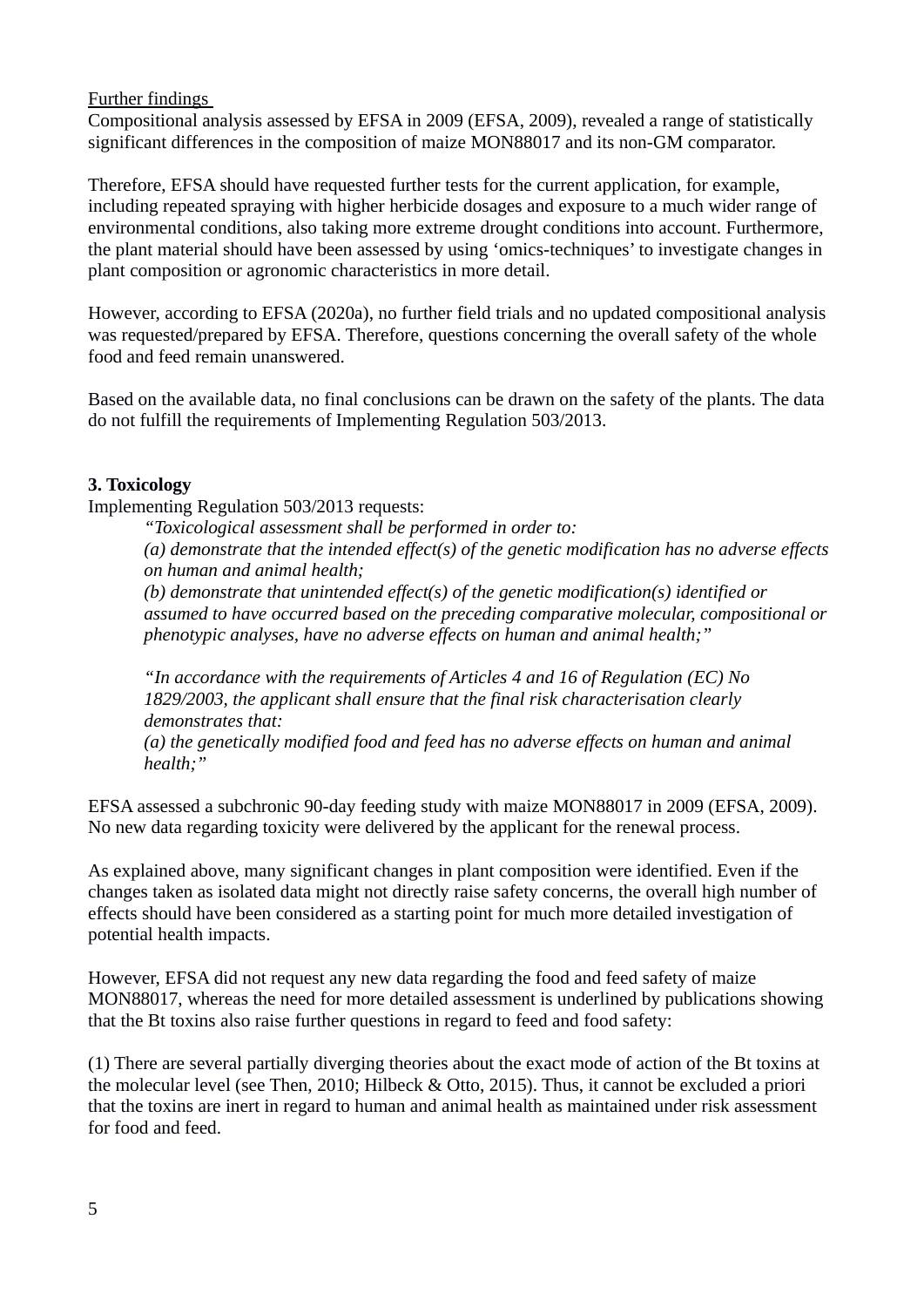(2) There are further uncertainties regarding the specificity of Bt toxins (Venter and Bøhn, 2016). Changes in specificity may emerge from structural modifications performed to render higher efficacy. For example, the proteins are truncated to become activated (see Hilbeck & Schmidt, 2006).

(3) In addition, there are findings in mammalian species showing that Bt toxicity is a relevant topic for detailed health risk assessment: some Cry toxins are known to bind to epithelial cells in the intestines of mice (Vázquez-Padrón et al., 1999).

(4) As far as potential effects on health are concerned, several publications (Thomas and Ellar 1983; Shimada et al., 2003; Mesnage et al., 2013; Huffman et al., 2004; Bondzio et al., 2013) show that Cry proteins may indeed have an impact on the health of mammals. For example, de Souza Freire et al., (2014) confirm haematological toxicity of several Cry toxins. Some of these effects seem to occur where there are high concentrations and tend to become stronger over longer periods of time.

(5) Further, the toxicity of Bt toxins can be enhanced through interaction with other compounds, such as plant enzymes (Zhang et al., 2000, Zhu et al., 2007; Pardo-López et al., 2009); other Bt toxins (Sharma et al., 2004; Tabashnik et al., 2013; Bøhn et al. 2016, Bøhn, 2018); gut bacteria (Broderick et al., 2009); residues from spraying with herbicides (Bøhn et al., 2016, Bøhn, 2018) and other (Kramarz et al., 2007; Kramarz et al., 2009; Khalique & Ahmed, 2005; Singh et al., 2007; Zhu et al., 2005; Mason et al., 2011; Reardon et al., 2004).

In this context, it is relevant that Bt toxins can survive digestion to a much higher degree than has been assumed by EFSA. Chowdhury et al. (2003) and Walsh et al. (2011) showed that when pigs were fed with Bt maize, Cry1A proteins could frequently and successfully still be found in the pig colon at the end of the digestion process. This means that Bt toxins are not degraded quickly in the gut and can persist in larger amounts until digestion is completed; therefore, there is enough time for interaction between various food compounds.

Further, as far as the exposure of the food chain with Bt toxins is concerned, EFSA should have requested data on the overall combined exposure to Bt toxins resulting from the introduction of Bt plants in the EU. Currently, there are already 40 events that produce Bt toxins authorised for import. The accumulated exposure stemming from these imports should have been taken into account. For example, a new study testing corn with a combination of Bt toxins (Cry1Ab and Cry34Ab1) indicates health impacts in rats (Zdziarski et al., 2018).

We concluded there is a need for more detailed investigation. Further, more detailed (e.g. using several dosages) and long-term feeding studies, taking into account the functioning of the microbiome, would be necessary to assess potential health impacts. These studies should include omics data from animals, as well as detailed assessment of the impact of higher dosages of glyphosate sprayed on the plants (as might be expected under practical conditions).

Beyond that, the residues from spraying were considered to be outside the remit of the GMO panel (EFSA, 2020b). However, without detailed assessment of these residues, no conclusion can be drawn on the safety of the imported products: due to specific agricultural practices in the cultivation of these herbicide resistant plants, there are, for example, specific patterns of applications, exposure, occurrence of specific metabolites and emergence of combinatorial effects that require special attention (see also Kleter et al., 2011).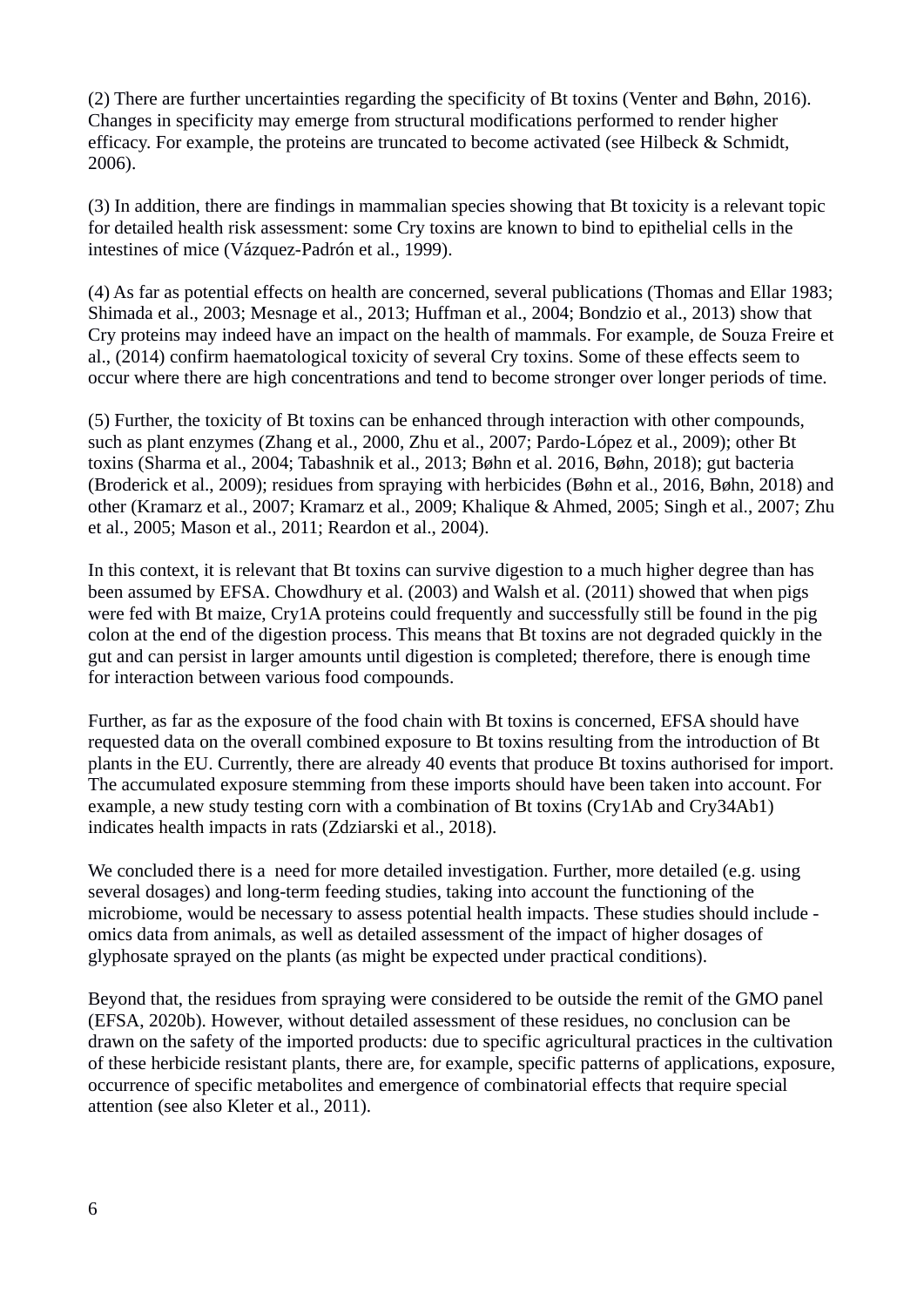More detailed assessment is also in accordance with pesticide regulation that requires specific risk assessment of imported plants if the usage of pesticides is different in the exporting countries compared to the usage in the EU. In this regard, it should be taken into account that EFSA (2019a) explicitly stated that no conclusion can be derived on the safety of residues from spraying with glyphosate occurring in genetically engineered plants resistant to this herbicide. Just recently, new doubts were raised about results from previous feeding studies which came to the conclusion that glyphosate-resistant maize is safe for human and animal consumption (Séralini, 2020).

There is a common understanding that commercially traded formulations of glyphosate, such as Roundup, can be more toxic than glyphosate itself. Therefore, the EU has already taken measures to remove problematic additives known as POE tallowamine from the market. Problematic additives are still allowed in those countries where the genetically engineered plants are cultivated. The EU Commission has confirmed the respective gaps in risk assessment:

*"A significant amount of food and feed is imported into the EU from third countries. This includes food and feed produced from glyphosate-tolerant crops. Uses of glyphosate-based plant protection products in third countries are evaluated by the competent authorities in those countries against the locally prevailing regulatory framework, but not against the criteria of Regulation (EC) No. 1107/2009. (…)." (*[www.testbiotech.org/content/eu](https://www.testbiotech.org/content/eu-commission-request-consider-impact-glyphosate-residues-feed-animal-health-february-2016)[commission-request-consider-impact-glyphosate-residues-feed-animal-health-february-](https://www.testbiotech.org/content/eu-commission-request-consider-impact-glyphosate-residues-feed-animal-health-february-2016)[2016](https://www.testbiotech.org/content/eu-commission-request-consider-impact-glyphosate-residues-feed-animal-health-february-2016))

Consequently, EFSA should have requested the company to submit data from field trials with the highest dosage of glyphosate that can be tolerated by the plants, including repeated spraying. The material derived from those plants should have been assessed in regard to organ toxicity, immune system responses and reproductive toxicity, also taking combinatorial effects with other plant components into account.

There are further relevant issues: for example, the potential impact on the intestinal microbiome also has to be considered. Such effects might be caused by the residues from spraying since glyphosate has been shown to have negative effects on the composition of the intestinal flora of cattle (Reuter et al., 2007), poultry (Shehata et al., 2013) and rodents (Mao et al., 2018). In general, antibiotic effects and other adverse health effects might occur from exposure to a diet containing these plants, which were not assessed under pesticide regulation.

In general, antibiotic effects and other adverse health effects might occur from exposure to a diet containing these plants that were not assessed under pesticide regulation. These adverse effects on health might be triggered by the residues from spraying with the complementary herbicide (see also van Bruggen et al., 2017). Further attention should be paid to the specific toxicity of the metabolites in the active pesticide ingredient.

Whatever the case, both the EU pesticide regulation and the GMO regulation require a high level of protection for health and the environment. Thus, in regard to herbicide-resistant plants, specific assessment of residues from spraying with complementary herbicides must be considered to be a prerequisite for granting authorisation.

The maize is engineered to be glyphosate-resistant and also produces an insecticide, we therefore propose testing these plants following the whole mixture approach, considering them to be "*insufficiently chemically defined to apply a component-based approach"* (EFSA, 2019b)*.* This approach would require to take into account whole food and feed material prepared from the maize as currently grown and imported. The material derived from the plants should have been assessed in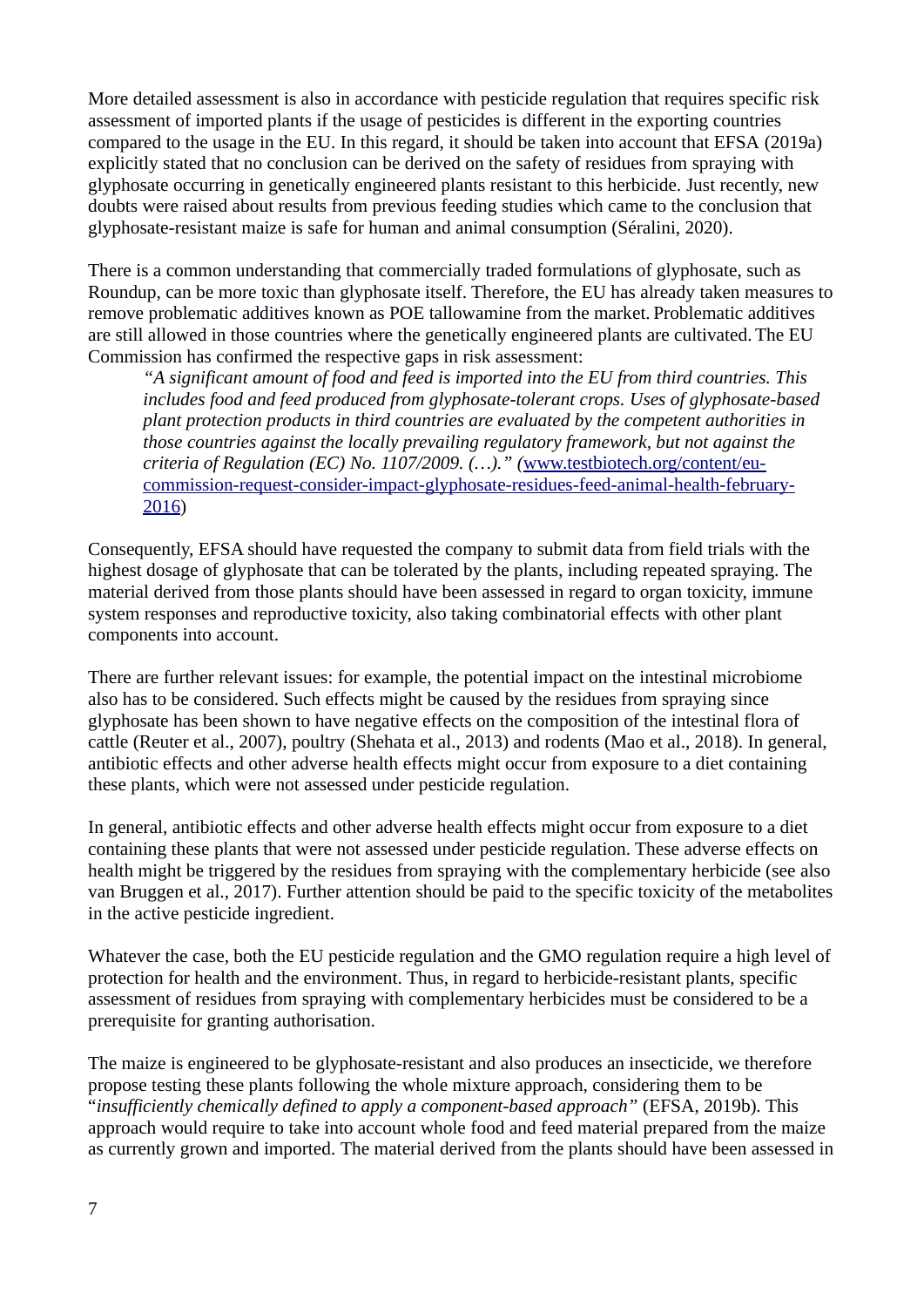regard to organ toxicity, immune responses and reproductive toxicity, also taking combinatorial effects with other plants components into account.

EU legal provisions such as Regulation 1829/2003 (as well as Implementing Regulation 503/2013) state that "*any risks which they present for human and animal health and, as the case may be, for the environment*" have to be avoided. Therefore, potential adverse effects that result from combinatorial exposure of various potential stressors need specification, and their assessment needs to be prioritised. We conclude that the health risk assessment currently performed by EFSA is unacceptable.

## **4. Allergenicity**

Implementing Regulation 503/2013 requests:

*"In cases when known functional aspects of the newly expressed protein or structural similarity to known strong adjuvants may indicate possible adjuvant activity, the applicant shall assess the possible role of these proteins as adjuvants. As for allergens, interactions with other constituents of the food matrix and/or processing may alter the structure and bioavailability of an adjuvant and thus modify its biological activity."* 

*"In accordance with the requirements of Articles 4 and 16 of Regulation (EC) No 1829/2003, the applicant shall ensure that the final risk characterisation clearly demonstrates that:*

*(a) the genetically modified food and feed has no adverse effects on human and animal health;"* 

EFSA opinions on MON88017 (EFSA, 2009; 2020a) contain only limited information regarding the assessment of allergenicity. According to EFSA (2009), only *in-vitro* tests were conducted to assess allergenicity of MON88017. EFSA (2020a) only mentions:

*"At the time of submission of the renewal dossier, the applicant provided a complete bioinformatic dataset for maize MON 88017 event including an analysis of the insert and flanking sequences, an analysis of the potential similarity to allergens and toxins of the newly expressed proteins and of all possible open reading frames (ORFs) within the insert and spanning the junction sites, an analysis of possible horizontal gene transfer (EFSA, 2017b), and a safety assessment of the newly expressed proteins Cry3Bb1 and CP4 EPSPS regarding their capacity to trigger celiac disease (EFSA GMO Panel, 2017a). Upon EFSA request, the applicant provided additional information followed by further clarifications on the celiac disease analysis for Cry3Bb1 protein."*

We appreciate that EFSA took into account risks concerning celiac disease. However, there are other inflammatory processes triggered by less well-defined mechanisms and immune responses which also are relevant in this context.

Contrary to what is suggested by the findings of in-vitro studies (EFSA, 2009), Bt toxins might not be degraded quickly in the gut but are likely to occur in substantial concentrations in the large intestine and faeces (Chowdhury et al., 2003; Walsh et al., 2011).

In regard to the degradation of the Bt toxins during ingestion, there is specific cause for concern that the maize or gluten is likely to be fed together with soybeans that naturally produce enzymes, which can substantially delay the degradation of Bt toxins in the gut (Pardo-López et al., 2009). In addition, soybeans are known to produce many food allergens. Therefore, the immune system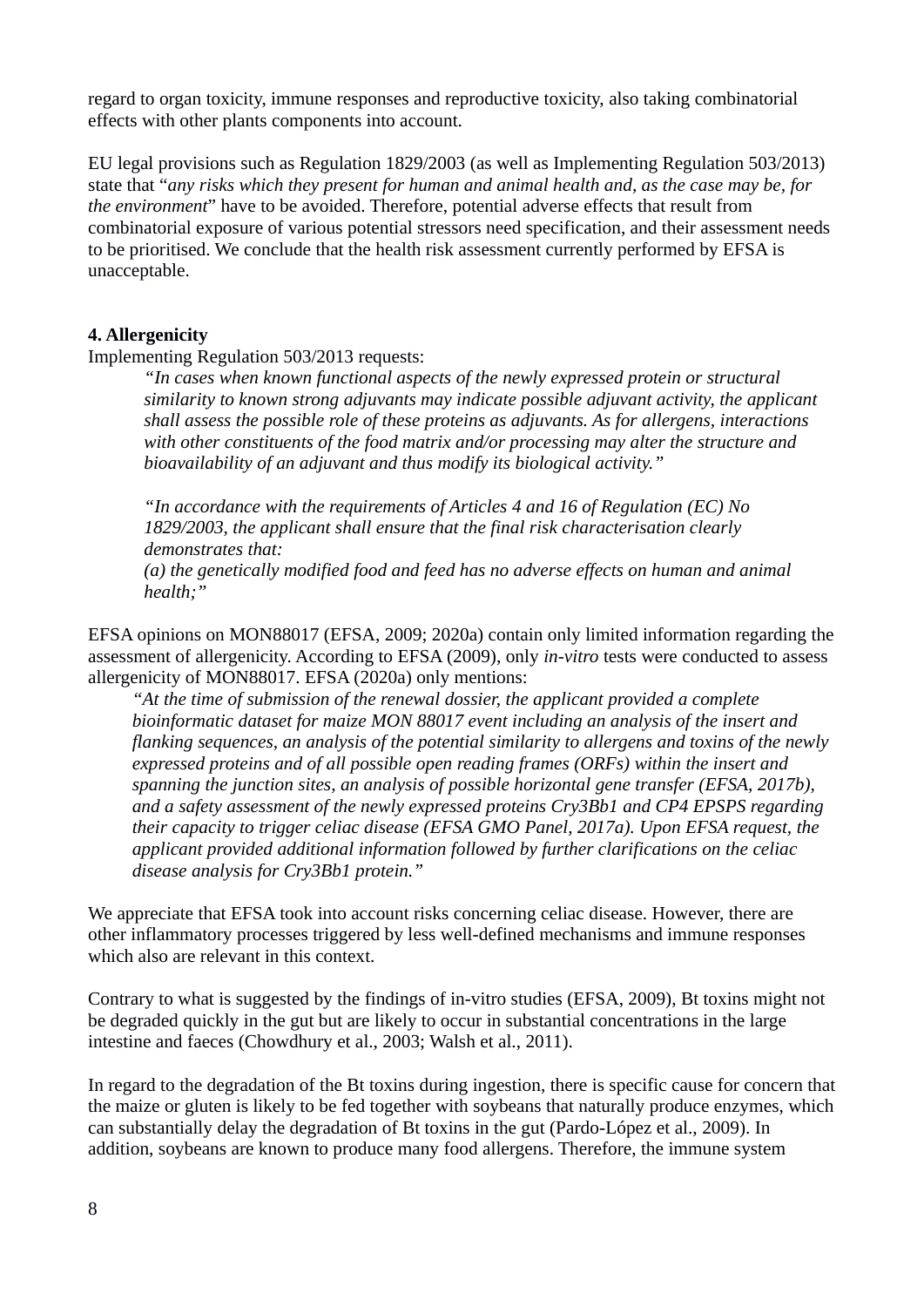responses caused by the allergens in the soybeans might be considerably enhanced by the adjuvant effects of the Bt toxins. Furthermore, in processed products, such as maize gluten, the toxins can even show a much higher concentration.

Furthermore, it also has to be taken into account that so far only very few Bt toxins produced in genetically engineered plants have been investigated in regard to their potential impact on the immune system. As yet, only two Bt toxins (Cry1Ac and Cry1Ab) have been tested for their possible effects on the immune system. While the applicant provided some data on Cry3Bb1 in regard to celiac disease, other diseases associated with symptoms of chronic inflammation were not considered at all.

Given the fact that potential effects of Bt toxins on the immune system have meanwhile been discussed for many years (for overview see, for example, Then & Bauer-Panskus, 2017), and already around 40 GE crops events producing Bt toxins have been approved for the EU market, any further delay in resolving these crucial questions is unacceptable. In accordance with EU Regulation 1829/2003, safety of whole food and feed has to be demonstrated before renewal of approval for import can be issued. Since this is not the case with maize MON88017, the risk assessment is not conclusive and market authorisation cannot be granted.

In summary, the EFSA assessment of maize MON88017 does not fulfill the requirements for assessing risks to the immune system.

#### **5. Others**

(1) For monitoring and methods to identify the specific event, Implementing Regulation 503/2013 requests:

*The method(s) shall be specific to the transformation event (hereafter referred to as 'eventspecific') and thus shall only be functional with the genetically modified organism or genetically modified based product considered and shall not be functional if applied to other transformation events already authorised; otherwise the method cannot be applied for unequivocal detection/identification/quantification. This shall be demonstrated with a selection of non-target transgenic authorised transformation events and conventional counterparts. This testing shall include closely related transformation events.*

If re-approval for import is granted, the applicant has to ensure that post-market monitoring (PMM) is developed to collect reliable information to detect indications of any (adverse) effects on health that may be related to GM food or feed consumption. Thus, the monitoring report should at very least contain detailed information on: i) actual volumes of the GE products imported into the EU, ii) the ports and silos where shipments of the GE products were unloaded, iii) the processing plants where the GE products was transferred to, iv) the amount of the GE products used on farms for feed, and v) transport routes of the GE products. Environmental monitoring should be run in regions where viable material of the GE products, such as kernels, are transported, stored, packaged, processed or used for food/feed. In case of losses and spread of viable material (such as kernels) all receiving environments need to be monitored. Furthermore, environmental exposure through organic waste material, by-products, sewage or faeces containing GE products during or after the production process, and during or after human or animal consumption should be part of the monitoring procedure (see also comments from Member States experts, EFSA, 2020b).

(2) We agree with comments made by experts from Member States (EFSA, 2020b), that the applicant should be asked to provide a detailed analysis of the fate of the Bt proteins in the environment and a quantitative estimate of subsequent exposure of non-target organisms.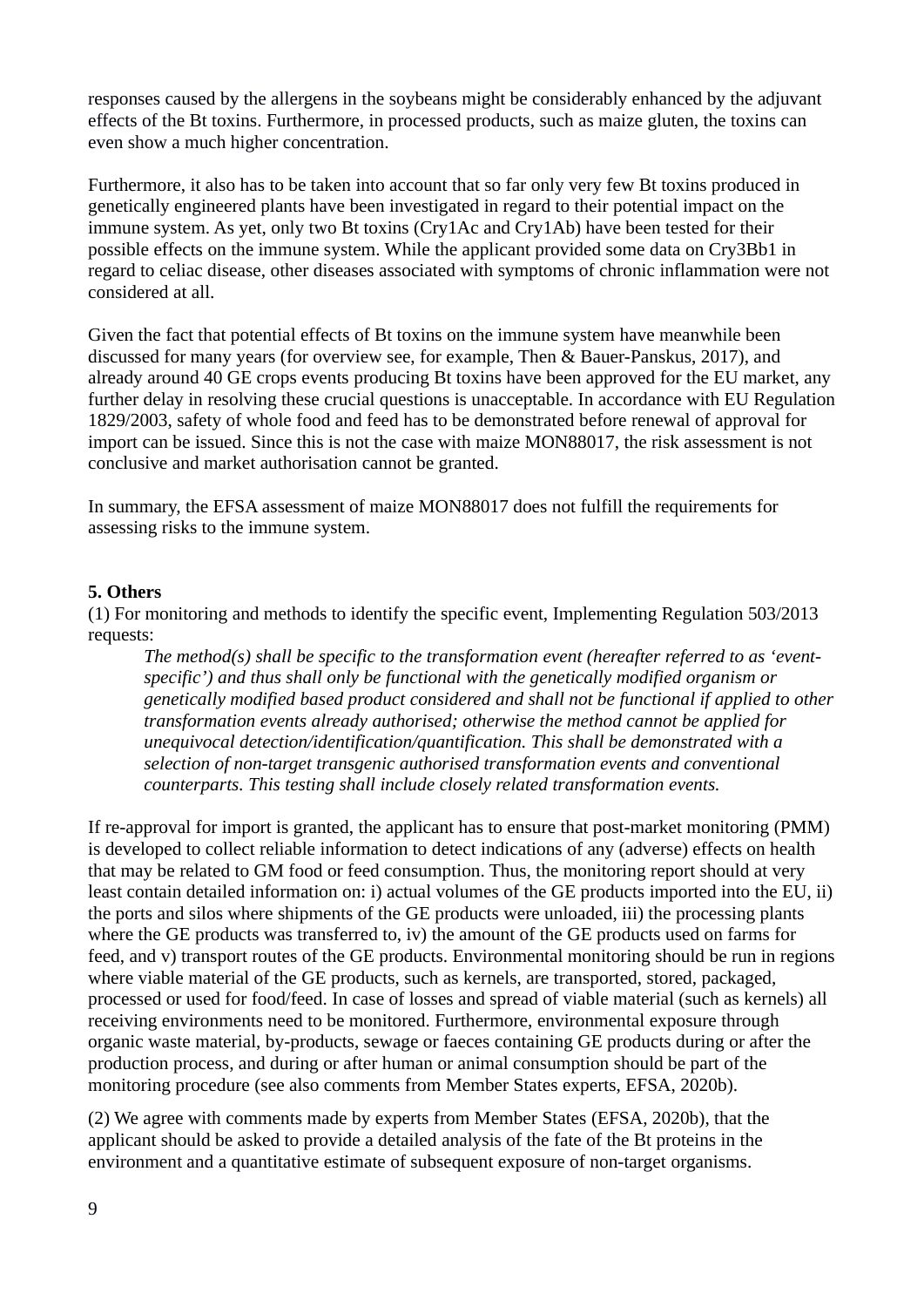Besides methods of detection, other methods for quantifying exposure to the insecticidal proteins need to be made publicly available in order to facilitate monitoring. Food and feed producers, farmers as well as experts dealing with environmental exposure (for example, which waste material, spillage and manure) have to be able to gather independent information on their exposure to the toxins via independent laboratories. As yet, these methods are regarded as confidential business information and are not made available upon request by EFSA. Thus, the Commission should ensure that the relevant data are both publicly available and reliable.

As existing evidence shows (Székács et al., 2011; Shu et al., 2018), the methods need to be carefully evaluated to ensure that the results are reliable, comparable and reproducible. Therefore, fully evaluated methods have to be published that allow the Bt concentration in the maize to be measured by independent scientists, as is the case for other plant protection compounds used in food and feed production. This is necessary to make sure that the environment as well as human and animals coming into contact with the material (for example, via dust, consumption or manure) are not exposed to higher quantities of Bt toxins than described in the application.

(3) It should be noted that EFSA communication with Member States is not always adequate. In its responses to concerns of MS experts, EFSA often seems to use copy-paste texts not related to the renewal application of maize MON88017, but to other applications (EFSA, 2020b). In several places, false EFSA question numbers are given or wrong GM events mentioned. Amongst others, examples include:

- "... the applicant performed a literature search in the context of application EFSA **GMO**-*RX-016.*" [correct: GMO-RX-014]
- *"The GMO Panel acknowledged that no scientific publications raising a safety concern for human and animal health and the environment which would change the original risk assessment conclusions on maize* **MIR604** *had been identified by the applicant."*
- *"Moreover, in its scientific opinion on application EFSA-GMO-RX-016, the GMO Panel concluded that no new hazards or modified exposure and no new scientific uncertainties were identified for the application for renewal that would change the conclusions of the original risk assessment on maize MON 88017."*

Member States might get the impression that EFSA does not take their comments and the authorisation process seriously.

## **6. Environmental risk assessment**

No updated environmental risk assessment of MON88017 was conducted by EFSA (2020a). However, the appearance of teosinte in Spain and France (see Testbiotech, 2016; Trtikova et al., 2017) should be considered in detail. As Pascher (2016) shows, the volunteer potential of maize is higher than previously assumed. Further, in awareness of the biological characteristics of the maize and the findings of Fang et al. (2018), the maize needs to be examined in detail regarding next generation effects, volunteer potential (persistence) and gene flow.

Without data on the teosinte species growing in the EU, the likelihood of gene flow from the maize to teosinte cannot be assessed (Trtikova et al., 2017). The same is true for gene flow from teosinte to genetically engineered plants. The characteristics of potential hybrids and next generations have to be investigated and cannot be predicted simply from the data of the original event. It is well known that there can be next generation effects and interference from genetic background that cannot be predicted from the assessment of the original event (Kawata et al., 2009; Cao et al., 2009;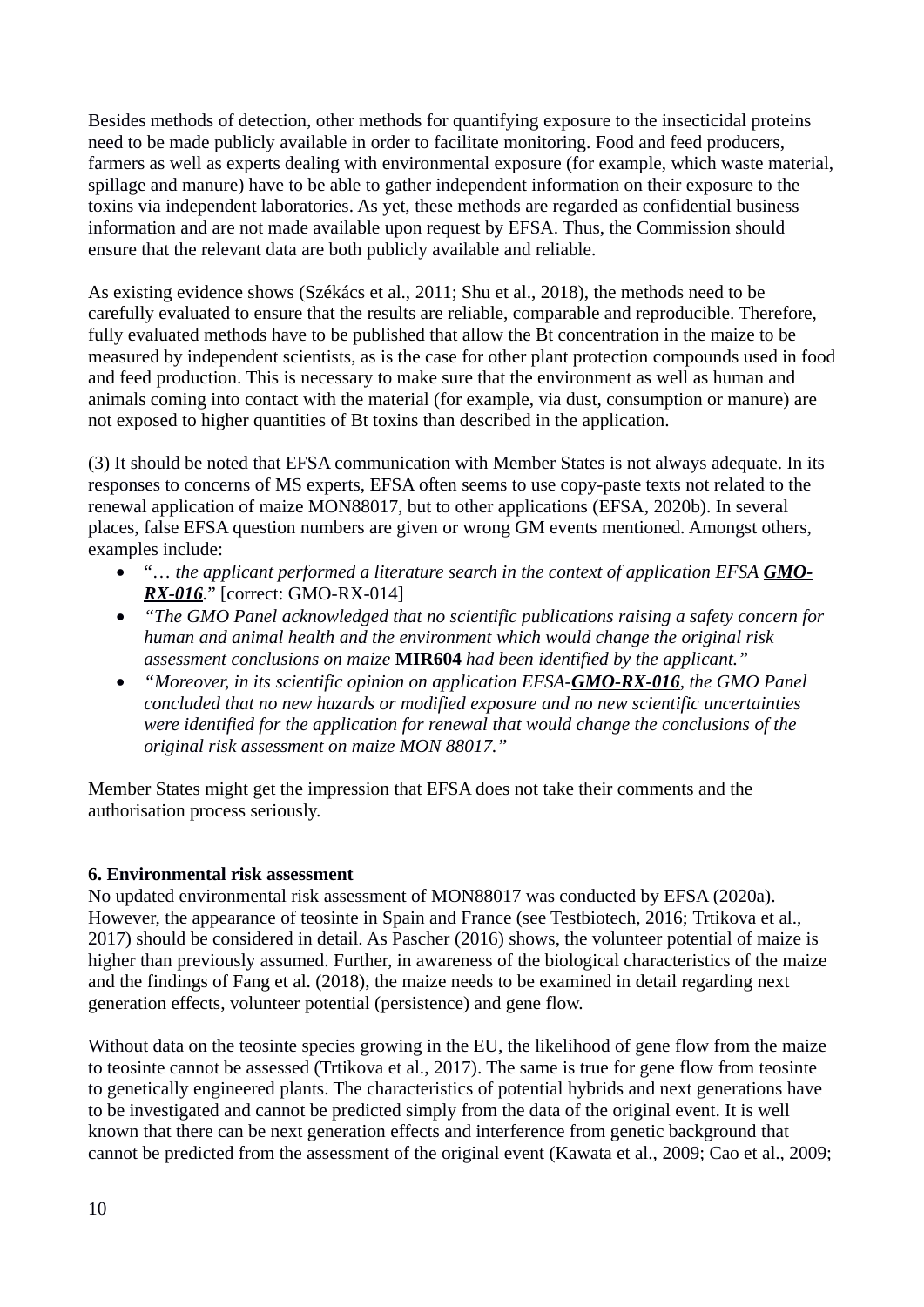Yang et al., 2017; Bollinedi et al., 2017; Lu & Yang, 2009; Vacher et al., 2004; Adamczyk & Meredith, 2004; Adamczyk et al., 2009). This issue is relevant for gene flow from maize to teosinte as well from teosinte to maize.

EFSA should have requested new data from the applicant to show that no adverse effects can occur through gene flow from the maize to teosinte and / or from teosinte to the maize volunteers. In the absence of such data, the risk assessment and the authorisation have to be regarded as invalid.

Without detailed consideration of the hazards associated with the potential gene flow from maize to teosinte and from teosinte to maize, no conclusion can be drawn on the environmental risks of spillage from the maize.

Consequently, environmental risk assessment carried out by EFSA is not acceptable.

#### **7. Conclusions and recommendations**

EFSA risk assessment cannot be accepted.

#### **References**

Adamczyk Jr, J.J., & Meredith Jr, W.R. (2004) Genetic basis for variability of Cry1Ac expression among commercial transgenic Bacillus thuringiensis (Bt) cotton cultivars in the United States. Journal of Cotton Science, 8(1): 433-440.<http://www.cotton.org/journal/2004-08/1/17.cfm>

Adamczyk, J.J., Perera, O., Meredith, W.R. (2009) Production of mRNA from the cry1Ac transgene differs among Bollgard® lines which correlates to the level of subsequent protein. Transgenic Research, 18: 143-149.<https://doi.org/10.1007/s11248-008-9198-z>

Bauer-Panskus, A., Miyazaki, J., Kawall, K., Then, C. (2020) Risk assessment of genetically engineered plants that can persist and propagate in the environment. Environ Sci Eur 32: 32. [https://](https://doi.org/10.1186/s12302-020-00301-0) [doi.org/10.1186/s12302-020-00301-0](https://doi.org/10.1186/s12302-020-00301-0)

Bøhn, T. (2018) Criticism of EFSA's scientific opinion on combinatorial effects of 'stacked' GM plants. Food and Chemical Toxicology, 111: 268-274. <https://www.sciencedirect.com/science/article/pii/S0278691517306907>

Bøhn, T., Rover, C.M., Semenchuk, P.R. (2016) *Daphnia magna* negatively affected by chronic exposure to purified Cry-toxins. Food Chem. Toxicol., 91: 130-140. [https://www.sciencedirect.com/](https://www.sciencedirect.com/science/article/pii/S0278691516300722) [science/article/pii/S0278691516300722](https://www.sciencedirect.com/science/article/pii/S0278691516300722)

Bollinedi, H., S. G.,K, Prabhu, K.V., Singh, N.K., Mishra, S., Khurana, J.P., Singh, A.K. (2017) Molecular and functional characterization of GR2-R1 event based backcross derived lines of Golden Rice in the genetic background of a mega rice variety Swarna. PLoS ONE 12(1): e0169600. <https://doi.org/10.1371/journal.pone.0169600>

Bondzio, A., Lodemann, U., Weise, C., Einspanier, R. (2013) Cry1Ab treatment has no effects on viability of cultured porcine intestinal cells, but triggers hsp70 expression. PLOS ONE, 8: e67079. <https://doi.org/10.1371/journal.pone.0067079>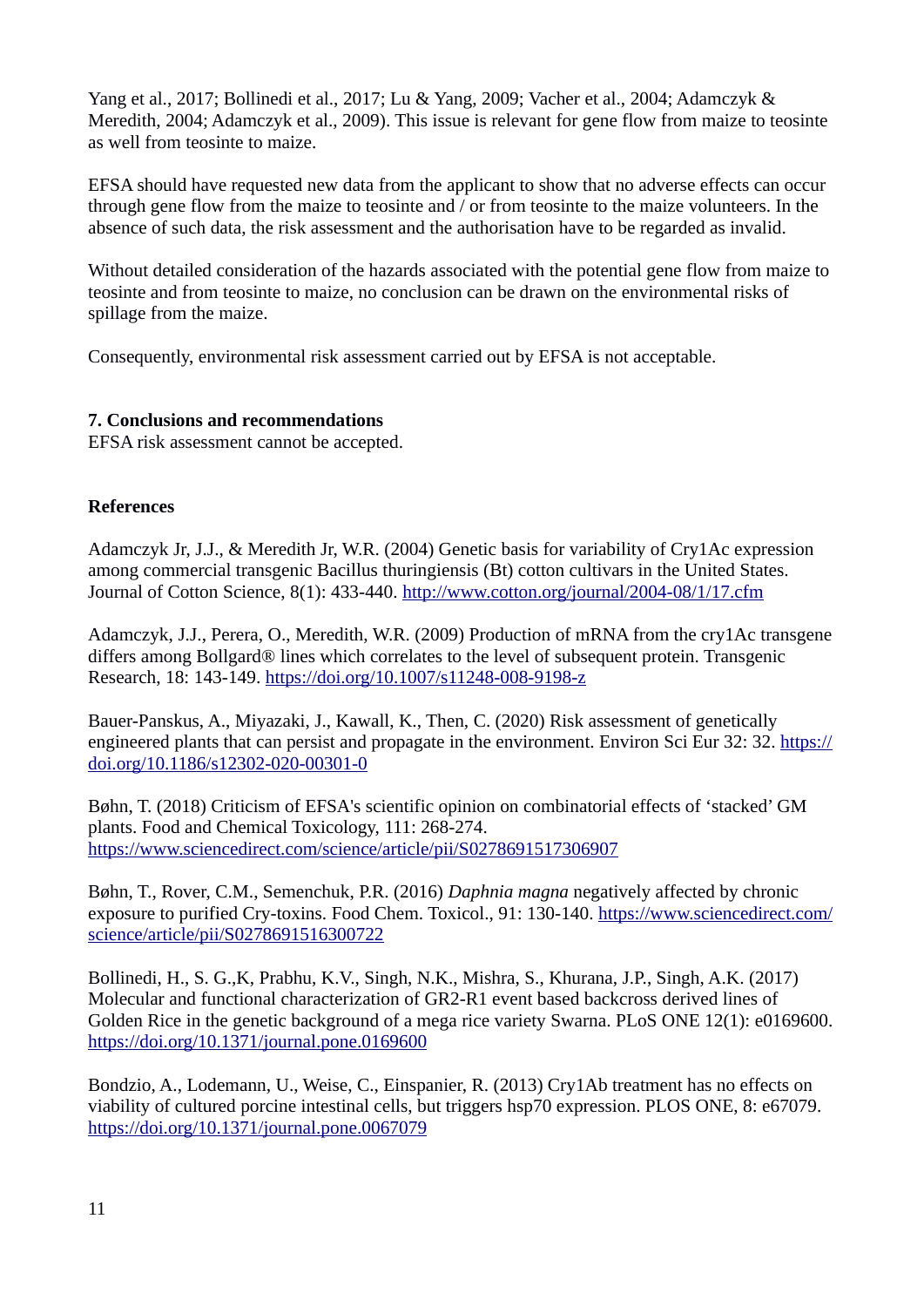Broderick, N.A., Robinson, C.J., McMahon, M.D., Holt, J., Handelsman, J., Raffa, K.F. (2009) Contributions of gut bacteria to Bacillus thuringiensis-induced mortality vary across a range of Lepidoptera. BMC Biol. 7: 11. <https://doi.org/10.1186/1741-7007-7-11>

Cao, Q.-J., Xia, H., Yang, X., Lu, B.-R. (2009) Performance of hybrids between weedy rice and insect-resistant transgenic rice under field experiments: implication for environmental biosafety assessment. Journal of Integrative Plant Biology 51(12): 1138-1148. doi: [10.1111/j.1744-](https://doi.org/10.1111/j.1744-7909.2009.00877.x) [7909.2009.00877.x](https://doi.org/10.1111/j.1744-7909.2009.00877.x)

Chen, D., Ye, G., Yang, C., Chen Y., Wu, Y. (2005) The effect of high temperature on the insecticidal properties of Bt Cotton. Environmental and Experimental Botany, 53: 333–342.

Chowdhury, E. H., Kuribara, H., Hino, A., Sultana, P., et al. (2003) Detection of corn intrinsic and recombinant DNA fragments and Cry1Ab protein in the gastrointestinal contents of pigs fed genetically modified corn Bt11. Journal of Animal Science, 81(10): 2546-2551. <https://academic.oup.com/jas/article-abstract/81/10/2546/4789819>

de Souza Freire, I., Miranda-Vilela, A.L., Barbosa, L.C.P., Martins, E.S., Monnerat, R.G., Grisolia, C.K. (2014) Evaluation of cytotoxicity, genotoxicity and hematotoxicity of the recombinant sporecrystal complexes Cry1Ia, Cry10Aa and Cry1Ba6 from Bacillus thuringiensis in Swiss mice. Toxins 6, 2872–2885. <https://doi.org/10.3390/toxins6102872>

Dong, H.Z., & Li, W.J. (2006) Variability of endotoxin expression in Bt transgenic cotton. J. Agronomy & Crop Science, 193: 21-29. [https://onlinelibrary.wiley.com/doi/abs/10.1111/j.1439-](https://onlinelibrary.wiley.com/doi/abs/10.1111/j.1439-037X.2006.00240.x) [037X.2006.00240.x](https://onlinelibrary.wiley.com/doi/abs/10.1111/j.1439-037X.2006.00240.x)

EFSA (2009) Scientific Opinion of the Panel on Genetically Modified Organisms on an application (Reference EFSA-GMO-CZ-2005-27) for the placing on the market of the insect-resistant and herbicide-tolerant genetically modified maize MON 88017, for food and feed uses, import and processing under Regulation (EC) No 1829/2003 from Monsanto. EFSA Journal 2009, 7(5): 1075. <https://doi.org/10.2903/j.efsa.2009.1075>

EFSA (2019a) Review of the existing maximum residue levels for glyphosate according to Article 12 of Regulation (EC) No 396/2005 – revised version to take into account omitted data. EFSA Journal 2019;17(10): 5862. <https://doi.org/10.2903/j.efsa.2019.5862>

EFSA (2019b) Guidance on harmonised methodologies for human health, animal health and ecological risk assessment of combined exposure to multiple chemicals. EFSA Journal 2019;17(3): 5634. <https://doi.org/10.2903/j.efsa.2019.5634>

EFSA (2020a) Scientific Opinion on the assessment of genetically modified maize MON 88017 for renewal authorisation under Regulation (EC) No 1829/2003 (application EFSA-GMO-RX-014). EFSA Journal, 18(3): 6008.<https://doi.org/10.2903/j.efsa.2020.6008>

EFSA (2020b) Comments and opinions submitted by Member States during the three-month consultation period, Register of Questions, <http://registerofquestions.efsa.europa.eu/roqFrontend/ListOfQuestionsNoLogin?0&panel=ALL>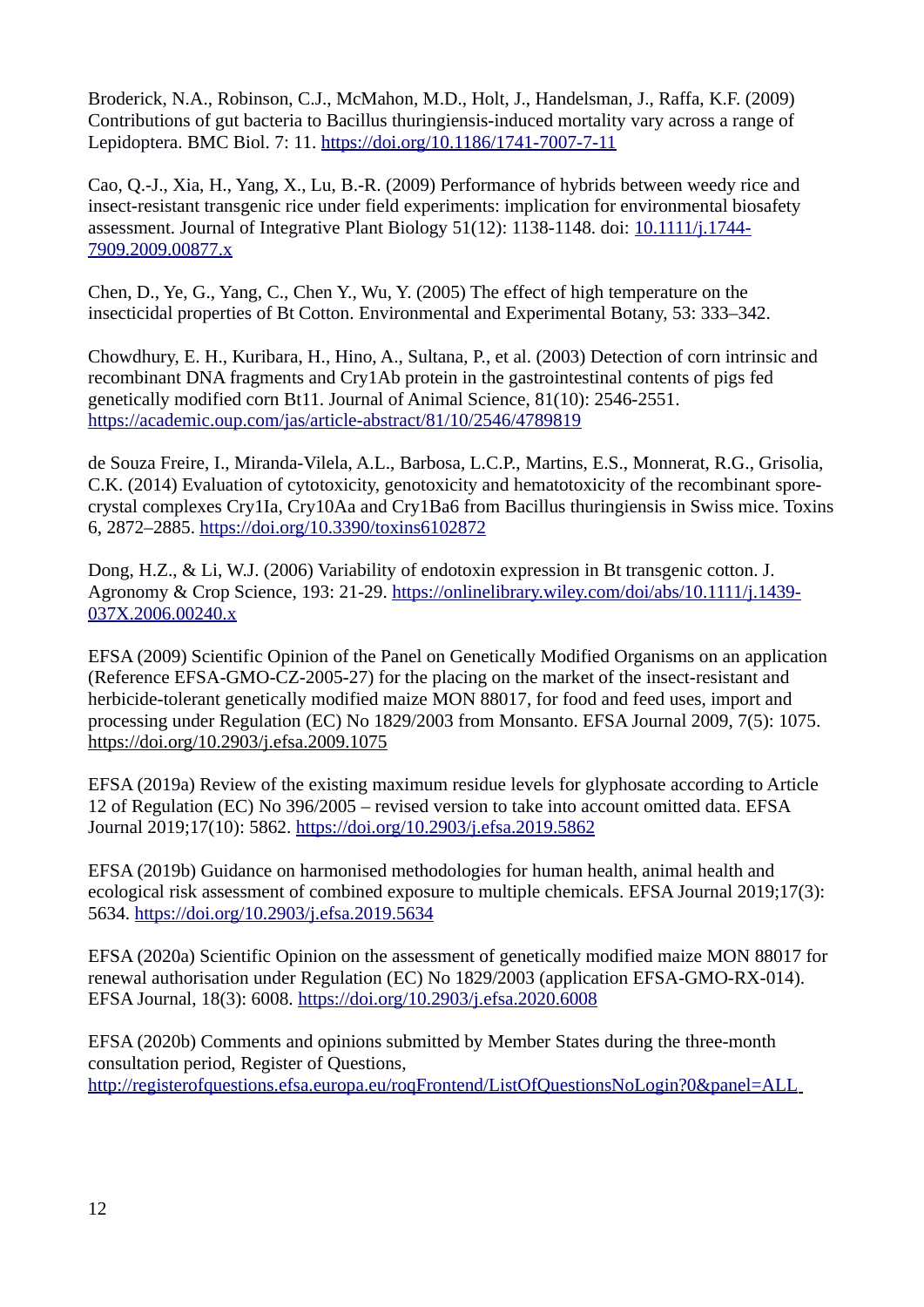Fang, J., Nan, P., Gu, Z., Ge, X., Feng, Y.-Q., Lu, B.-R. (2018) Overexpressing exogenous 5 enolpyruvylshikimate-3-phosphate synthase (EPSPS) genes increases fecundity and auxin content of transgenic arabidopsis plants. Frontiers in Plant Science, 9: 233. https://doi.org/10.3389/fpls.2018.00233

Hilbeck, A., Otto, M. (2015) Specificity and combinatorial effects of Bacillus thuringiensis Cry toxins in the context of GMO environmental risk assessment. Frontiers in Environmental Science, 3: 71.<https://doi.org/10.3389/fenvs.2015.00071>

Hilbeck, A., Schmidt, J.E.U. (2006) Another view on Bt-proteins - how specific are they and what else might they do?. Biopesticides International, 2(1): 1-50. <http://citeseerx.ist.psu.edu/viewdoc/download?doi=10.1.1.319.4683&rep=rep1&type=pdf>

Huffman, D.L., Abrami, L., Sasik, R., Corbeil, J., Goot, F.G. van der, Aroian, R.V. (2004) Mitogenactivated protein kinase pathways defend against bacterial pore-forming toxins. Proceedings of the National Academy of Sciences, 101(30): 10995–11000.<https://doi.org/10.1073/pnas.0404073101>

Kawata, M., Murakami, K., Ishikawa, T. (2009) Dispersal and persistence of genetically modified oilseed rape around Japanese harbors. Environmental Science and Pollution Research 16(2): 120- 126. doi: [10.1007/s11356-008-0074-4](https://doi.org/10.1007/s11356-008-0074-4)

Khalique, F. & Ahmed, K. (2005) Compatibility of bio-insecticide with chemical insecticide for management of Helicoverpa armigera Huebner. Pak. J. Biol. Sci., 8: 475-478. <https://scialert.net/abstract/?doi=pjbs.2005.475.478>

Kleter, G.A., Unsworth, J.B., Harris, C.A. (2011) The impact of altered herbicide residues in transgenic herbicide-resistant crops on standard setting for herbicide residues. Pest Manag Sci 67(10): 1193-1210. doi: [10.1002/ps.2128](https://doi.org/10.1002/ps.2128)

Kramarz, P., de Vaufleury, A., Gimbert, F., Cortet, J., Tabone, E., Andersen, M.N., Krogh, P.H. (2009) Effects of Bt-maize material on the life cycle of the land snail Cantareus aspersus. Appl. Soil Ecol., 42: 236-242.<https://www.sciencedirect.com/science/article/pii/S0929139309000808>

Kramarz, P.E., de Vaufleury, A., Zygmunt, P.M.S., Verdun, C. (2007) Increased response to cadmium and *Bacillus thuringiensis* maize toxicity in the snail *Helix aspersa* infected by the nematode *Phasmarhabditis hermaphrodita*. Environ. Toxicol. Chem., 26: 73-79. <https://setac.onlinelibrary.wiley.com/doi/abs/10.1897/06-095R.1>

Lu, B.-R., Yang, C. (2009) Gene flow from genetically modified rice to its wild relatives: Assessing potential ecological consequences. Biotechnol. Adv., 27(6): 1083-1091. <https://doi.org/10.1016/j.biotechadv.2009.05.018>

Luo, Z., Dong, H., Li, W., Ming, Z., Zhu, Y. (2008) Individual and combined effects of salinity and waterlogging on Cry1Ac expression and insecticidal efficacy of Bt cotton. Crop Protection, 27(12): 1485-1490. <https://www.sciencedirect.com/science/article/pii/S0261219408001257>

Mao, Q., Manservisi, F., Panzacchi, S., Mandrioli, D., Menghetti, I., Vornoli, A., Bua, L., Falcioni, L., Lesseur, C., Chen, J., Belpoggi, F., Hu, J. (2018) The Ramazzini Institute 13-week pilot study on glyphosate and Roundup administered at human-equivalent dose to Sprague Dawley rats: effects on the microbiome. Environmental Health, 17: 50.<https://doi.org/10.1186/s12940-018-0394-x>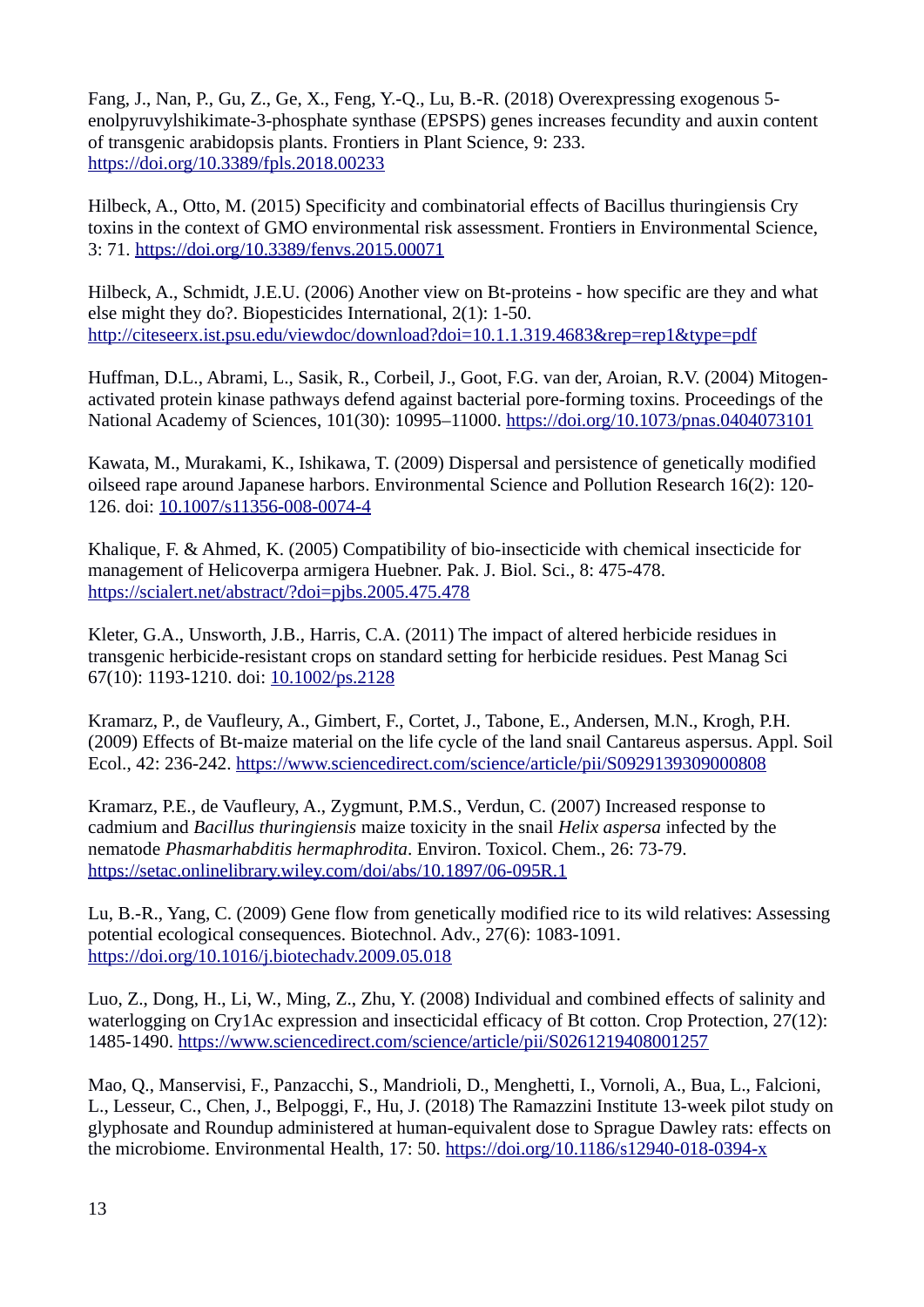Mason, K.L., Stepien, T.A., Blum, J.E., Holt, J.F., Labbe, N.H., Rush, J.S., Raffa, K.F., Handelsman, J. (2011) From commensal to pathogen: translocation of *Enterococcus faecalis* from the midgut to the hemocoel of *Manduca sexta*. mBio 2: e00065-00011. <https://doi.org/10.1128/mBio.00065-11>

Mesnage, R., Clair, E., Gress, S., Then, C., Székács, A., Séralini, G.-E. (2013) Cytotoxicity on human cells of Cry1Ab and Cry1Ac Bt insecticidal toxins alone or with a glyphosate-based herbicide. Journal of Applied Toxicology, 33: 695-699.<https://doi.org/10.1002/jat.2712>

Pardo-López, L., Muñoz-Garay, C., Porta, H., Rodríguez-Almazán, C., Soberón, M., Bravo, A. (2009) Strategies to improve the insecticidal activity of Cry toxins from *Bacillus thuringiensis*. Peptides, 30(3): 589–595. <https://www.sciencedirect.com/science/article/pii/S0196978108003264>

Pascher, K. (2016) Spread of volunteer and feral maize plants in Central Europe: recent data from Austria. Environmental Sciences Europe, 28(1): 28-30. <https://link.springer.com/article/10.1186/s12302-016-0098-1>

Reardon, B.J., Hellmich, R.L., Sumerford, D.V., Lewis, L.C. (2004) Growth, development, and survival of *Nosema pyrausta* -Infected European Corn Borers (Lepidoptera: Crambidae) reared on meridic Diet and Cry1Ab. J. Econ. Entomol. 97: 1198-1201. <https://doi.org/10.1093/jee/97.4.1198>

Reuter, T., Alexander, T.W., Martínez, T.F., McAllister, T.A. (2007) The effect of glyphosate on digestion and horizontal gene transfer during in vitro ruminal fermentation of genetically modified canola. J Sci Food Agric 87(15): 2837-2843. doi: [10.1002/jsfa.3038](https://doi.org/10.1002/jsfa.3038)

Séralini, G. E. (2020). Update on long-term toxicity of agricultural GMOs tolerant to Roundup. Environmental Sciences Europe, 32(1): 1-7. <https://enveurope.springeropen.com/articles/10.1186/s12302-020-0296-8>

Sharma, H.C., Sharma, K.K., Crouch, J.H. (2004) Genetic transformation of crops for insect resistance: potential and limitations. Critical Reviews in Plant Sciences, 23(1): 47-72. <https://doi.org/10.1080/07352680490273400>

Shehata, A. A., Schrödl, W., Aldin, A. A., Hafez, H. M., Krüger, M. (2013) The effect of glyphosate on potential pathogens and beneficial members of poultry microbiota *in vitro*. Curr Microbiol, 66(4): 350-358. doi: [10.1007/s00284-012-0277-2](https://doi.org/10.1007/s00284-012-0277-2)

Shimada, N., Kim, Y.S., Miyamoto, K., Yoshioka, M., Murata, H. (2003) Effects of *Bacillus thuringiensis* Cry1Ab toxin on mammalian cells. Journal of Veterinary Medical Science, 65: 187- 191. <https://doi.org/10.1292/jvms.65.187>

Shu, Y., Romeis, J., Meissle, M. (2018) No interactions of stacked Bt maize with the non-target aphid *Rhopalosiphum padi* and the spider mite *Tetranychus urticae*. Frontiers in Plant Science, 9: 39. <https://www.frontiersin.org/articles/10.3389/fpls.2018.00039/full>

Singh, G., Rup, P.J., Koul, O. (2007) Acute, sublethal and combination effects of azadirachtin and Bacillus thuringiensis toxins on *Helicoverpa armigera* (Lepidoptera: Noctuidae) larvae. Bull. Entomol. Res., 97: 351–357.<https://doi.org/10.1017/S0007485307005019>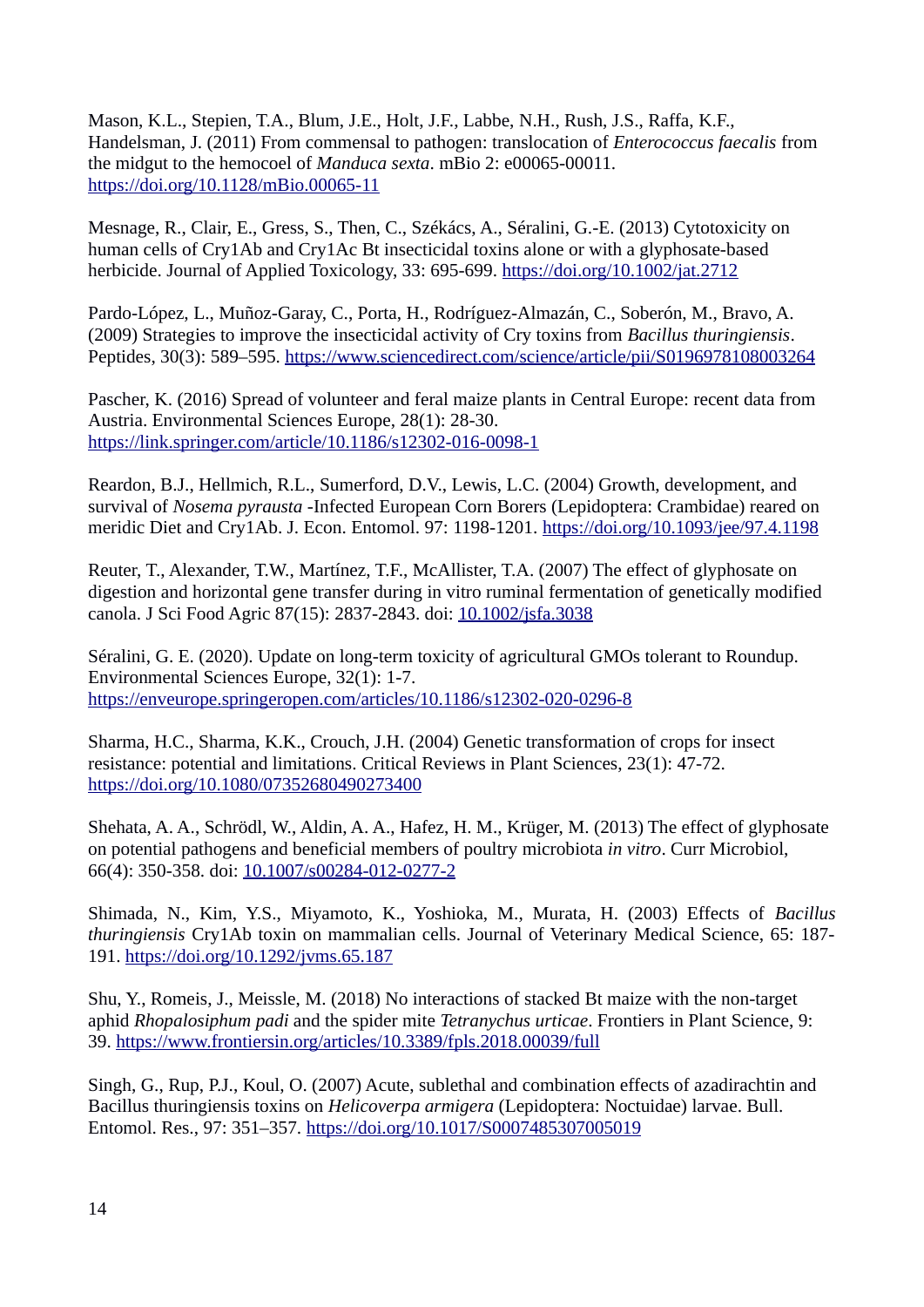Székács, A., Weiss, G., Quist, D., Takács, E., Darvas, B., Meier, M., Swain, T., Hilbeck, A. (2011) Interlaboratory comparison of Cry1Ab toxin quantification in MON 810 maize by ezyme-immunoassay. Food and Agricultural Immunology, 23(2): 99-121. [www.tandfonline.com/doi/abs/](http://www.tandfonline.com/doi/abs/10.1080/09540105.2011.604773) [10.1080/09540105.2011.604773](http://www.tandfonline.com/doi/abs/10.1080/09540105.2011.604773)

Tabashnik, B.E., Fabrick, J.A., Unnithan, G.C., Yelich, A.J., Masson, L., Zhang, J., Bravo, A., Soberón, M. (2013) Efficacy of genetically modified Bt toxins alone and in combinations against pink bollworm resistant to Cry1Ac and Cry2Ab. PloS One, 8: e80496. <https://www.ncbi.nlm.nih.gov/pmc/articles/PMC3820661/>

Testbiotech (2016) Cultivation of genetically engineered maize: Risks not under control - Overview: Why the EU should not allow the cultivation of transgenic maize engineered to produce insecticidal toxins. Testbiotech Background,<https://www.testbiotech.org/node/1759>

Then, C. (2010) Risk assessment of toxins derived from Bacillus thuringiensis - synergism, efficacy, and selectivity. Environmental Science and Pollution Research, 17(3): 791-797. <https://link.springer.com/article/10.1007/s11356-009-0208-3>

Then, C., & Bauer-Panskus, A. (2017) Possible health impacts of Bt toxins and residues from spraying with complementary herbicides in genetically engineered soybeans and risk assessment as performed by the European Food Safety Authority EFSA. Environmental Sciences Europe, 29(1):1. <https://enveurope.springeropen.com/articles/10.1186/s12302-016-0099-0>

Then, C. & Lorch, A. (2008) A simple question in a complex environment: How much Bt toxin do genetically engineered MON810 maize plants actually produce? In: Breckling, B., Reuter, H. & Verhoeven, R. (2008) Implications of GM-Crop Cultivation at Large Spatial Scales. Theorie in der Ökologie 14. Frankfurt, Peter Lang: 17-21. [http://www.mapserver.uni-vechta.de/generisk/gmls2008/](http://www.mapserver.uni-vechta.de/generisk/gmls2008/beitraege/Then.pdf) [beitraege/Then.pdf](http://www.mapserver.uni-vechta.de/generisk/gmls2008/beitraege/Then.pdf)

Thomas, W.E., Ellar, D.J. (1983) Bacillus thuringiensis var israelensis crystal delta-endotoxin: effects on insect and mammalian cells in vitro and in vivo. Journal of Cell Science, 60(1): 181-197. <https://jcs.biologists.org/content/60/1/181.short>

Trtikova, M., Lohn, A., Binimelis, R., Chapela, I., Oehen, B., Zemp, N., Widmer, A., Hilbeck, A. (2017) Teosinte in Europe – searching for the origin of a novel weed. Scientific Reports, 7: 1560. <https://www.nature.com/articles/s41598-017-01478-w>

Trtikova, M., Wikmark, O.G., Zemp, N., Widmer, A., Hilbeck, A. (2015) Transgene expression and Bt protein content in transgenic Bt maize (MON810) under optimal and stressful environmental conditions. PLoS ONE 10(4): e0123011. doi: [10.1371/journal.pone.0123011](https://doi.org/10.1371/journal.pone.0123011)

Vacher, C., Weis, A.E., Hermann, D., Kossler, T., Young, C., Hochberg, M.E. (2004) Impact of ecological factors on the initial invasion of Bt transgenes into wild populations of birdseed rape (Brassica rapa). Theor. Appl. Genet. 109(4): 806-814.<https://doi.org/10.1007/s00122-004-1696-7>

van Bruggen, A.H.C., He, M.M., Shin, K., Mai, V., Jeong, K. C., Finckh, M.R., Morris, J.G. (2018) Environmental and health effects of the herbicide glyphosate. Science of The Total Environment, 616: 255-268.<https://www.sciencedirect.com/science/article/pii/S0048969717330279>